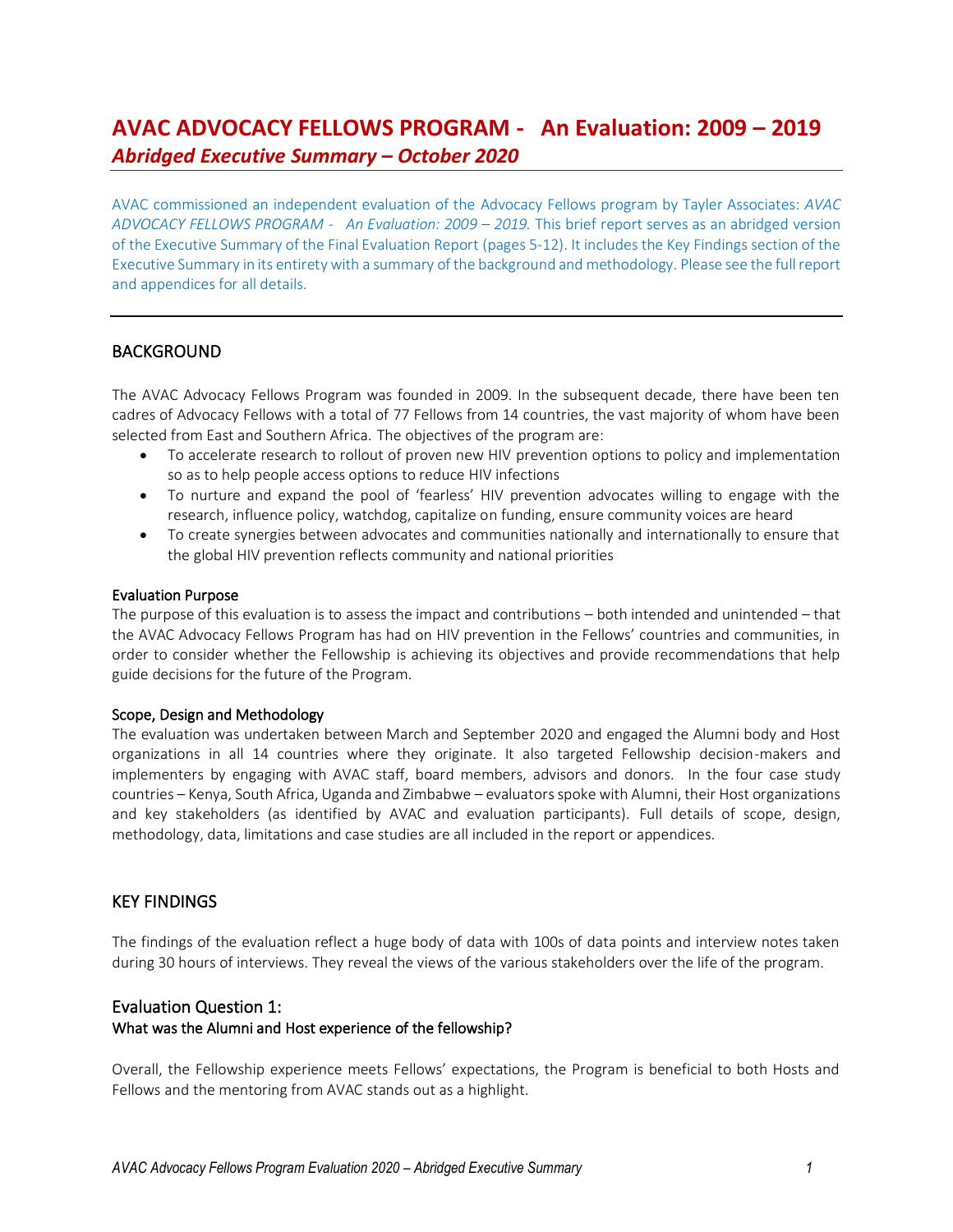Participants viewed the Fellowship Program as beneficial. In particular, the biggest takeaways for Fellows when assessing the value of the Fellowship are the financial support they receive; the access they get to key meetings/decision makers and the technical support they receive from AVAC. Hosts and Fellows concur that the project the Fellow carries out during their Fellowship year influences both the Host organisation and the wider HIV environment in each country. However, there were widely differing experiences of the Fellowship and this was largely attributed to challenges in the relationship with the Host Organisation. This relationship was seen to make or break the Fellowship experience. The feedback provided also raised some considerations regarding the programmatic approach which outlined some questions for AVAC to consider.

## Evaluation Question 2: What have been the long-term impacts of the Fellows Programme on its Alumni?

Valuable connections brought about by new or extended networks and increased networking and communication skills were identified as the most common and profitable long-term benefit for Alumni.

The majority of respondents have experienced ongoing professional successes in the field of advocacy which they attribute, in part, to the knowledge and skills they developed, the support they received from AVAC and Host organizations and networks they accessed through the Fellowship. There was a much wider disparity in experience and in satisfaction with ongoing relationships which points to AVAC needing to promote Alumni partnership in the Fellowship Program to a greater extent.

#### Evaluation Question 3:

## How has the program enabled alumni to contribute to long-term impacts at the organizational and community levels (both at host organizations and at organizations alumni have worked at post-fellowship)?

The approach the Fellowship program takes has enabled Fellows to influence outcomes at organizational and community levels.

Impacts were enabled in three ways:

- 1. The foundational work that AVAC does through mentorship improves Fellows' confidence, ambition, scientific knowledge and technical abilities.
- 2. The Fellow's actual project activities shape organizational agendas which, in turn, affects communities and national priorities.
- 3. The link to AVAC provides recognition, legitimacy and access (specifically to AVAC networks) which allows Fellows to carry out their projects successfully.

#### Evaluation Question 4:

## What contributions to the HIV prevention landscape have alumni made as a result of their Fellowship opportunity?

Alumni perceive that they had contributed to a variety of changes to the HIV prevention landscape in their home countries.

The HIV landscapes in each country considered have certainly undergone momentous changes during the decade of the Fellowship Program. Although it is problematic to attribute these significant changes directly to the Program, there are certainly clear cases of contribution, including the Ugandan and Kenyan case studies. Overall, the activities of the Fellowship can be seen to support an enabling environment for the development of HIV treatment, care and prevention.